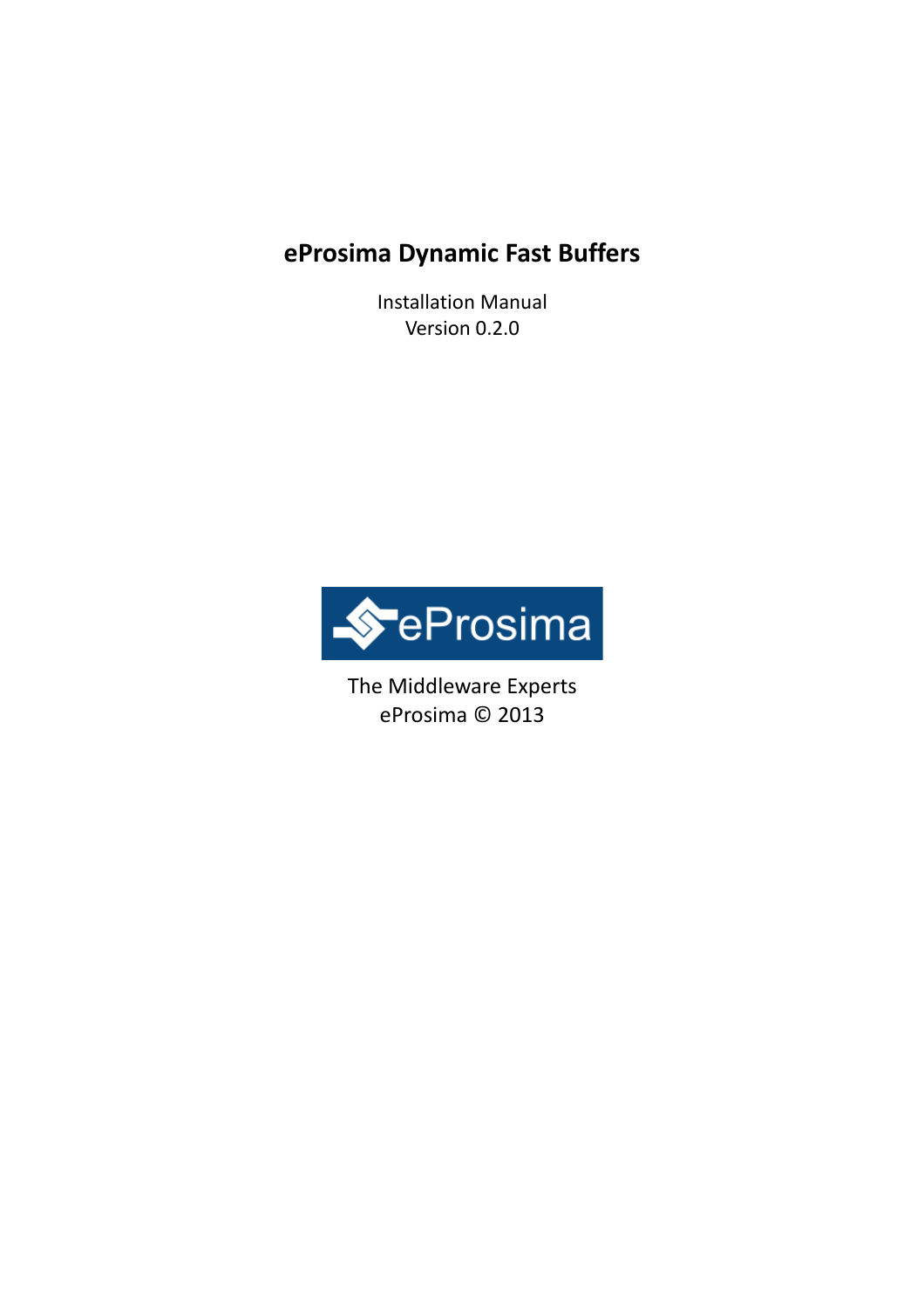

### **Trademarks**

eProsima is a trademark of Proyectos y Sistemas SL. All other trademarks used in this document are the property of their respective owners.

### **License**

eProsima Dynamic Fast Buffers is licensed under the terms described in the DYNAMIC\_FAST\_BUFFERS\_LICENSE file included in this distribution.

#### **Technical Support**

- Phone: +34 91 804 34 48
- Email: [support@eprosima.com](mailto:support@eprosima.com)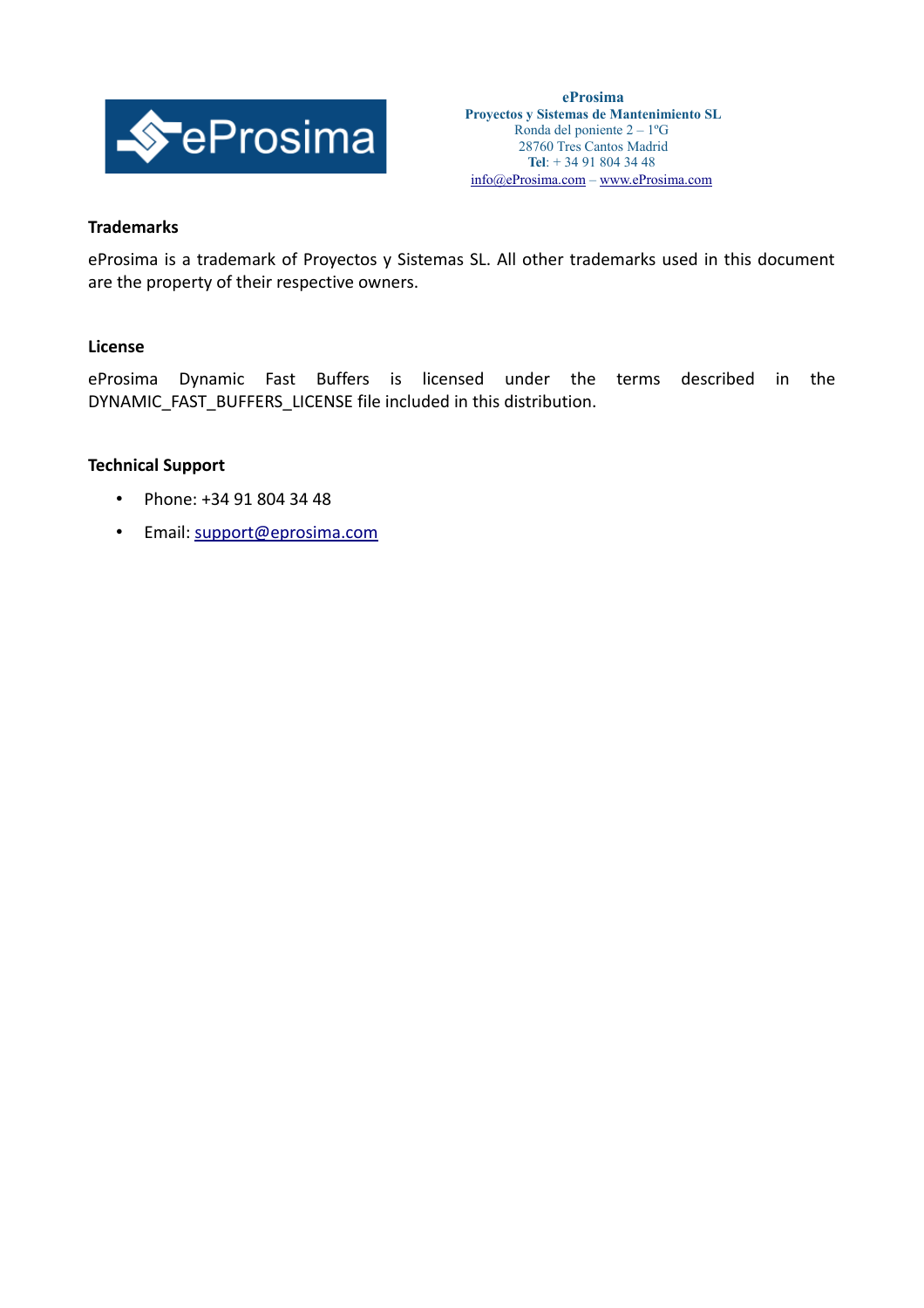# **Table of Contents**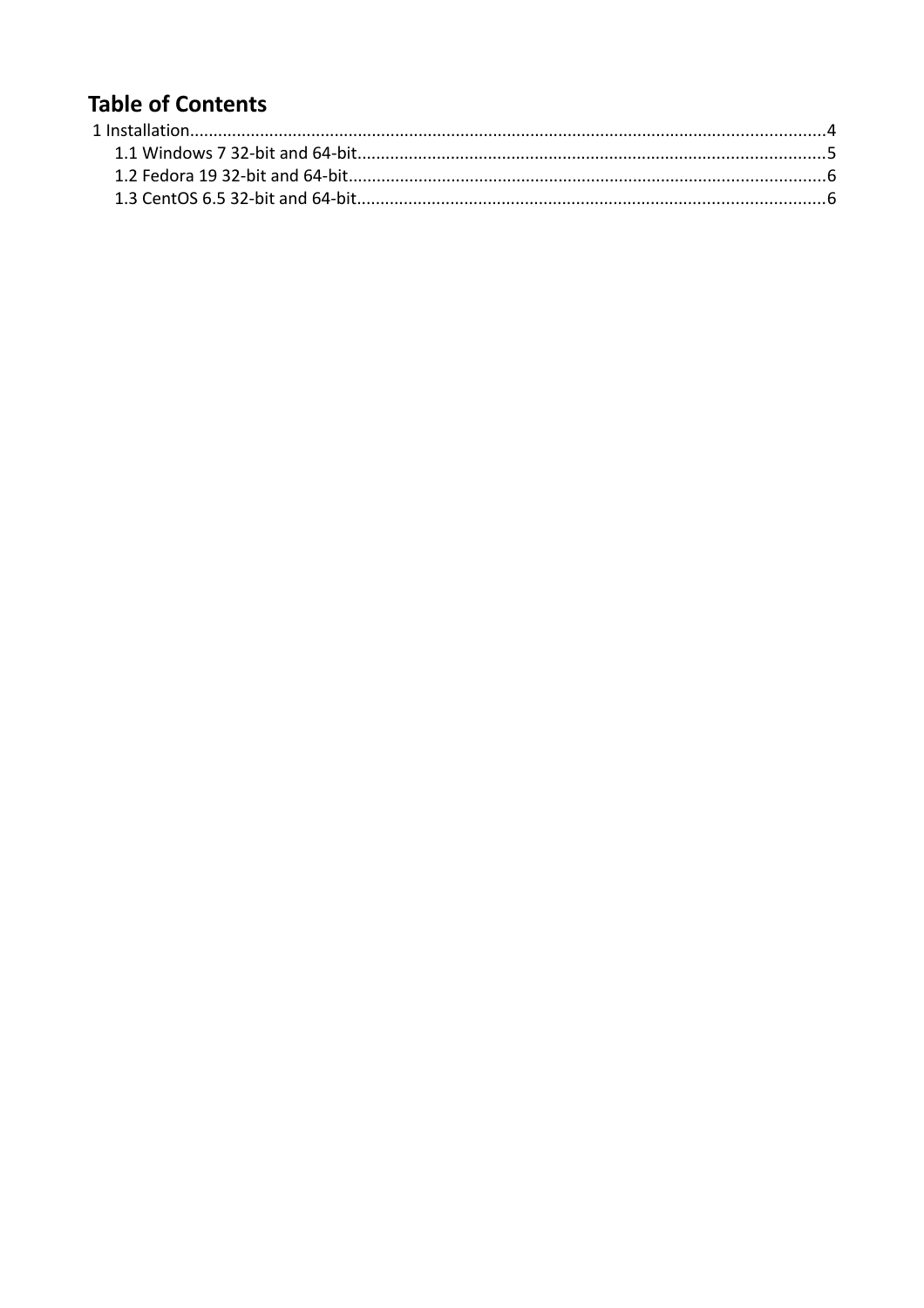## <span id="page-3-0"></span> **1 Installation**

This document describes how to install *eProsima Dynamic Fast Buffers* in different Operating Systems. Select your OS and follow the next steps.

There is a section in the *Choose Components* step named *Main Files* which includes all the **necessary** data for the application to work. This component cannot be disabled during the installation, no matter whether 32-bit of 64-bit installation is selected.

Once the installation is finished, the next directories and files will be added inside the *Program Files* directory (or inside the extraction directory if installing in Linux):

- doc: In this folder, the documentation of the application can be found. In the subfolder named *html,* all the application's code documentation is located, while the *pdf* folder contains the User Manual and also the Installation Manual.
- Examples: Beneath this folder two sample projects are included. Both of them are ready for compilation and proving, for both Windows and Linux Operating Systems.
- Include: Header files of *eProsima Dynamic Fast Buffers* library.
- lib: In this folder there will be located the libraries that conform the application already compiled. 32-bit libraries can be found under *i86Win32VS2010* subfolder and 64-bit libraries under "x64Win64VS2010" (both named *i86Linux2.6gcc* and *x64Linux2.6gcc* in Linux respectively).
- DYNAMIC\_FAST\_BUFFERS\_LICENSE.txt: License file for Dynamic Fast Buffers.
- LGPLv3 LICENSE.txt: GNU Lesser Public License version 3 text file.
- README.html: HTML file linking to relevant information, including the Installation Manual, User Manual and also the API documentation.
- uninstall.exe: Uninstaller for eProsima DFB library (only in Windows).

| Organize v<br>Open                              | Include in library<br>Share with $\blacktriangledown$ | New folder<br><b>Burn</b> |                      | 胆      |  |
|-------------------------------------------------|-------------------------------------------------------|---------------------------|----------------------|--------|--|
| E<br><b>Documents</b>                           | ∼<br>Name                                             | Date modified             | Type                 | Size   |  |
| Music<br>Pictures<br>6ì<br>Subversion<br>Videos | doc                                                   | 6/20/2013 12:55 PM        | File folder          |        |  |
|                                                 | examples                                              | 6/20/2013 12:55 PM        | File folder          |        |  |
|                                                 | include                                               | 6/20/2013 12:55 PM        | File folder          |        |  |
|                                                 | lib                                                   | 6/20/2013 12:55 PM        | File folder          |        |  |
| Ξ                                               | DYNAMIC FAST BUFFERS LICENSE                          | 6/14/2013 9:35 AM         | <b>Text Document</b> | $2$ KB |  |
| Computer                                        | LGPLv3 LICENSE                                        | 6/14/2013 9:33 AM         | <b>Text Document</b> | 8 KB   |  |
| Local Disk (C:)                                 | <b>C</b> README                                       | 6/14/2013 8:47 AM         | Chrome HTML Do       | 30 KB  |  |
| Local Disk (D:)                                 | uninstall                                             | 6/20/2013 12:56 PM        | Application          | 53 KB  |  |
| Public (\\SBSS<br>RafaelLara (\\S \v            |                                                       |                           |                      |        |  |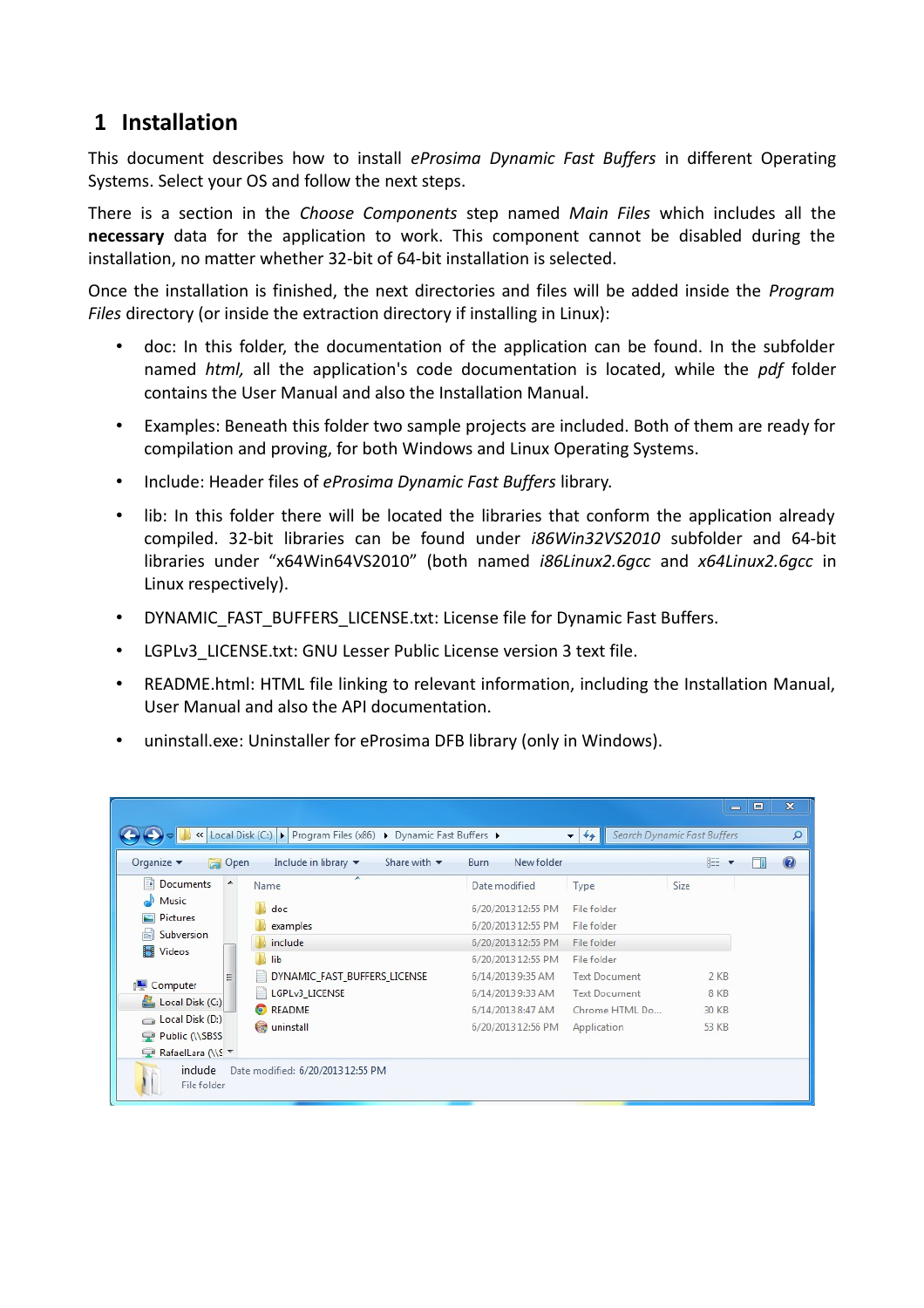## <span id="page-4-0"></span> *1.1 Windows 7 32-bit and 64-bit*

Download the installation package:

eProsima\_Dynamic\_Fast\_Buffers\_0.2.0.exe

Execute the installer and follow the instructions.

In the *Choose Components* step, you should make sure that one of the components (*i86* or *x64 libraries)* is selected. Otherwise, installation will not continue. These components are two versions of a dynamic serialization library for basic and complex data types.

| <b>Choose Components</b>         | Choose which features of Dynamic Fast Buffers you want to install.                                   |                                                                                   |
|----------------------------------|------------------------------------------------------------------------------------------------------|-----------------------------------------------------------------------------------|
| install. Click Next to continue. | Check the components you want to install and uncheck the components you don't want to                |                                                                                   |
| Select components to install:    | <b>Main Files</b><br><b>E</b> √ Libraries<br>$\sqrt{\times 64}$ libraries<br><b>My</b> i86 libraries | Description<br>Position your mouse<br>over a component to<br>see its description. |
| Space required: 19.1MB           |                                                                                                      |                                                                                   |
| Nullsoft Install System v3.0a1   |                                                                                                      |                                                                                   |

Once the main components have been selected click *Next.* Another page named *Environment variable setting* will be shown:

| <b>Dynamic Fast Buffers Setup</b>                                                                                                    | $\mathbf{x}$<br>$-1$<br>$\Box$ |  |  |  |
|--------------------------------------------------------------------------------------------------------------------------------------|--------------------------------|--|--|--|
| <b>Environment variables setting</b>                                                                                                 |                                |  |  |  |
| Choose which environment variables must be set.                                                                                      |                                |  |  |  |
| Check the environment variables thet must set and uncheck the environment variables that<br>must not be set. Click Next to continue. |                                |  |  |  |
| V Set the DYNAMIC FAST BUFFERS environment variable.                                                                                 |                                |  |  |  |
| Add to the PATH environment variable the location of Dynamic Fast Buffers target<br>libraries for platform x64                       |                                |  |  |  |
| Add to the PATH environment variable the location of Dynamic Fast Buffers target<br>libraries for platform i86                       |                                |  |  |  |
|                                                                                                                                      |                                |  |  |  |
|                                                                                                                                      |                                |  |  |  |
|                                                                                                                                      |                                |  |  |  |
|                                                                                                                                      |                                |  |  |  |
|                                                                                                                                      |                                |  |  |  |
| Nullsoft Install System v3.0a1<br>$<$ Back<br>Next                                                                                   | Cancel                         |  |  |  |
|                                                                                                                                      |                                |  |  |  |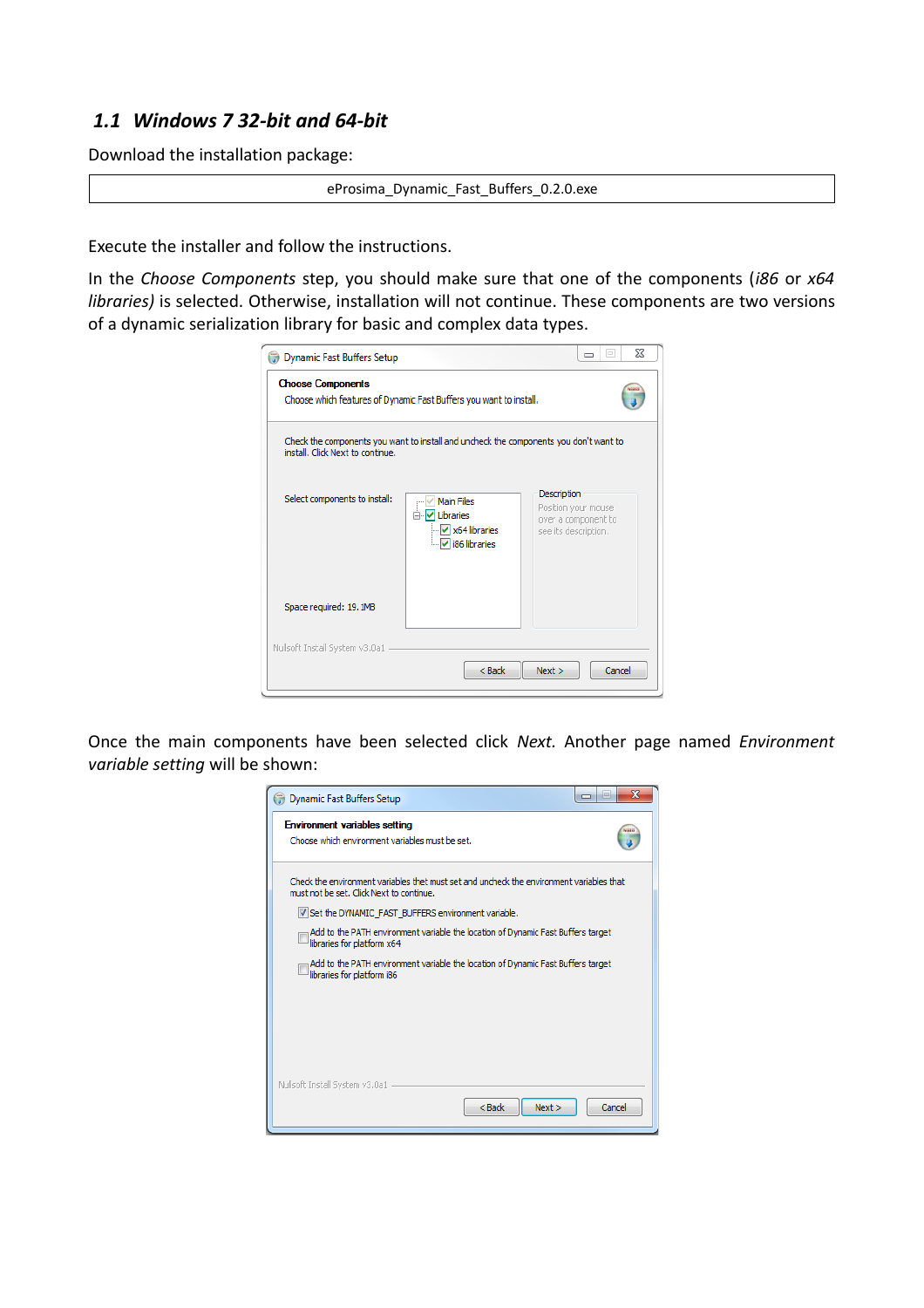- It is recommended to set the environment variable DYNAMIC\_FAST\_BUFFERS and to make it point to the *eProsima Fast Buffers* installation folder. The installer provides this option. Make sure it is selected.
- The serialization library should also be accessible for your system. The installer offers the possibility of appending the location of the libraries you selected to install to the PATH environment variable. Make sure this option is selected.

### **Visual C++ 2010 Redistributable package installation**

*eProsima Dynamic Fast Buffers* requires Visual C++ Redistributable package. This distribution allows the user to install it in case it is not already in the destination system.

## <span id="page-5-1"></span> *1.2 Fedora 19 32-bit and 64-bit*

Download the installation package:

eProsima\_Dynamic\_Fast\_Buffers\_0.2.0\_Fedora19.tar.gz

Extract its content.

Install the *fastcdr* repositories with one of these commands, depending on your operating system architecture. These commands install a serialization library for basic types that *eProsima DynamicFastBuffers* needs. The header files will be installed in */usr/include/fastcdr* and the libraries in */usr/lib64* (or */usr/lib* if the library is installed in a 32-bit OS).

yum localinstall i686/fastcdr-0.2.0-1.fc19.i686.rpm

yum localinstall x86\_64/fastcdr-0.2.0-1.fc19.x86\_64.rpm

Install the *DynamicFastBuffers* repository by using the suitable command for the machine's target architecture. This two commands install the header files in */usr/include/dfb*, the examples in */usr/share/dfb/examples* and the documentation in */usr/share/doc/dfb*.

The compiled library files will be installed in /usr/lib64 if the file installed is for a 64-bit machine, or in /usr/lib if it is for 32-bit.

yum localinstall i686/dynamicfastbuffers-0.2.0-1.fc19.i686.rpm

yum localinstall x86 64/dynamicfastbuffers-0.2.0-1.fc19.x86 64.rpm

## <span id="page-5-0"></span> *1.3 CentOS 6.5 32-bit and 64-bit*

Download the installation package:

eProsima Dynamic Fast Buffers 0.2.0 CentOS6.5.tar.gz